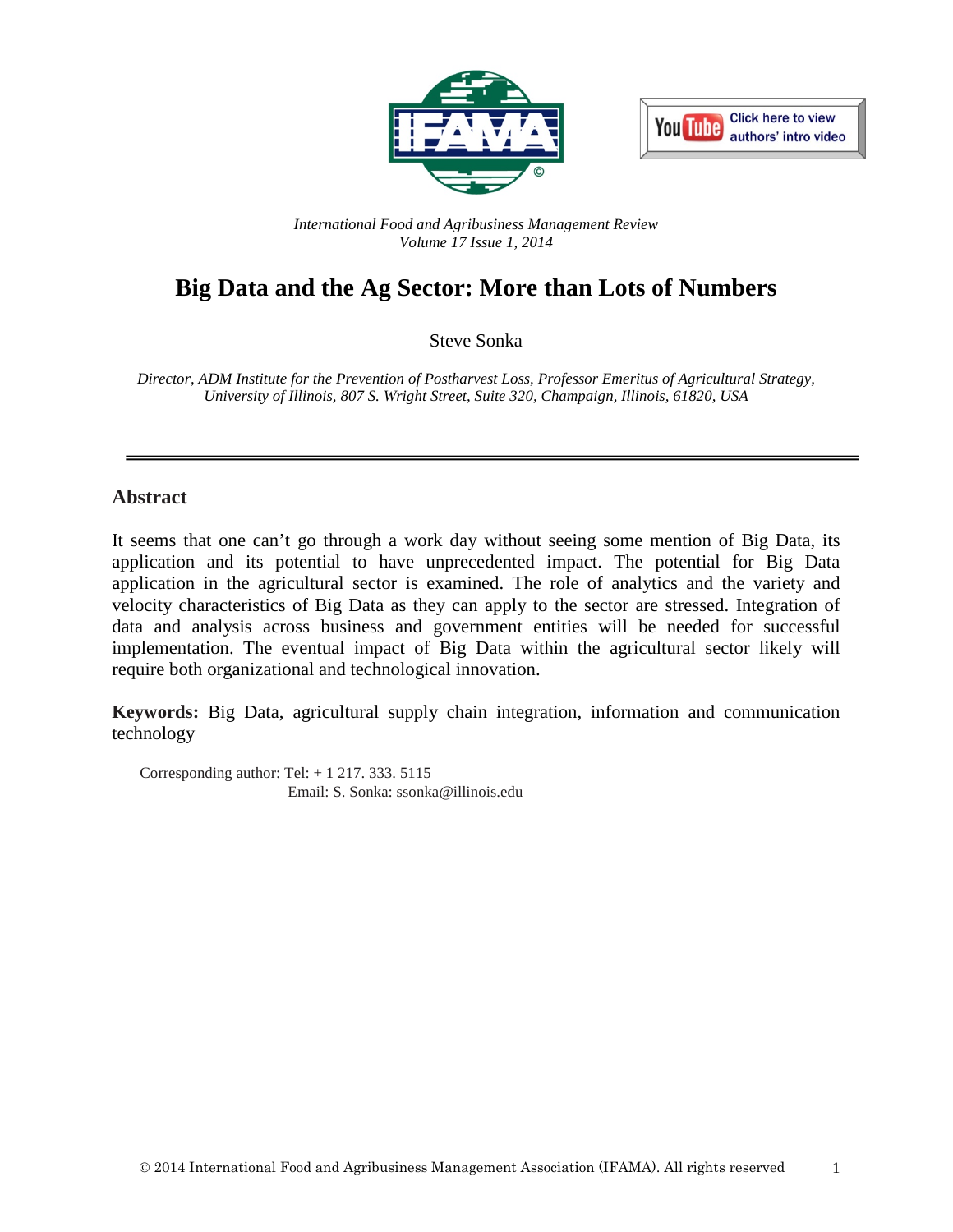Over the last three decades, the application of information and communication technologies (ICT) has had marked impact across society and the economy. Changes fueled by ICT adoption are apparent to us today and the processes by which those changes occurred are a tacit part of our experience base. As we moved through that adoption process, however, the extent of adoption and its eventual effects were not nearly so clear. We asked questions such as:

In the 1980s,

- o What is a microcomputer?
- o If my office has a Selectric typewriter, why would I need to do word processing?
- o Isn't 32K RAM (Random Access Memory) plenty?

In the 1990s,

- o I have voice mail for my phone, why would I use e-mail?
- o What is this Internet thing?
- o Would farmers actually pay for GPS-based yield monitors?

In the 2000s,

- o Why would I buy a book on-line when the bookstore is just down the road?
- o I get calls on my current cell phone, why buy something called a Smartphone?
- o Google it?

Today, ICT-based advances continue to offer opportunities and challenges. One of the most talked about, for business, government, and society, is called "*Big Data*". (A term often followed by either the phrase – "whatever that is" or by a measure expressed as "\*\*\*\*bytes", which then is explained as equivalent to some multiple of the information stored in the Library of Congress.)

Big Data is perceived to be as relevant for agriculture as it is for the rest of the economy. Indeed, Padmasree Warrior, Chief Technology and Strategy Officer for Cisco Systems (Kirkland 2013), notes:

*In the next three to five years, as users we'll actually lean forward to use technology more versus what we had done in the past, where technology was coming to us. That will change everything, right? It will change health care; it could even change farming. There are new companies thinking about how you can farm differently using technology; sensors connected that use water more efficiently, use light, sunlight, more efficiently.*

The purpose of this article is to examine the Big Data phenomenon and to explore its implications for agriculture. From a managerial perspective it is important to stress that Big Data encompasses much more than just lots of numbers. It provides the potential for managers to have access to explicit information and decision making capabilities that have not been available previously. For some, the resulting innovations likely offer opportunity but, for others, they represent threats.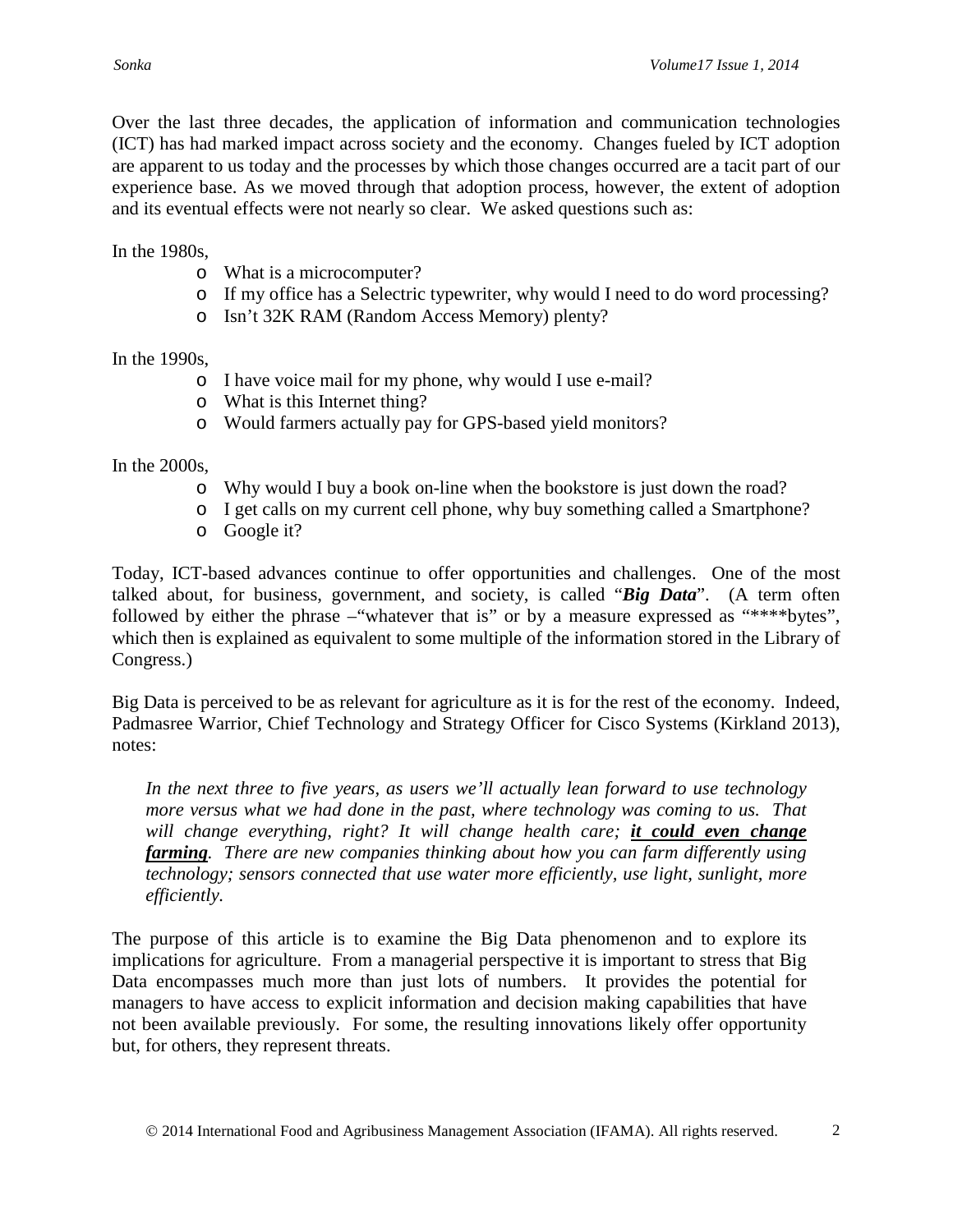The Big Data phenomenon is driven by stunning and exciting advances in technology. Taking advantage of these advances in the ag sector could require new organizational linkages to be formed – between suppliers and customers and among competitors. The effective evolution of such linkages will materially affect the manner and extent of Big Data's effect on the sector.

The remainder of this report is comprised of the following three sections:

- Exploring Big Data and characteristics of its business application to date
- Big Data and agriculture: vision and/or hallucination?
- $\blacksquare$  Wrapping it up

### **Exploring Big Data and Characteristics of its Business Application to Date**

Although of great potential importance, the Big Data phrase is only the latest buzz word to capture media attention. Interestingly, there seems to be a continual pattern in society's response to such phenomenon; we tend to overestimate the initial impact and underestimate the long run effect. Both perceptions can lead to difficulties for agricultural managers as they fashion the most effective response to innovation possibilities.

The Big Data concept seems to be clearly in the initial overemphasis stage, where media hype and advertising are capturing significant attention. In this section, we'll attempt to present available information without being overwhelmed by the enthusiasm of the moment. The examples noted in this section will not be limited to applications in production agriculture or the food chain. Linking the concepts noted here to potential application in agriculture will be the focus of the paper's following section.

In this section, we'll focus on the following three components of Big Data:

- What is Big Data and why is it different?
- **Example applications**
- What are the managerial lessons so far?

#### *What is Big Data and Why is it Different?*

The reference source of choice for today's college student (Wikipedia 2013) highlights six examples of Big Data use:

- Amazon.com handles millions of back-end operations every day, as well as queries from more than half a million third-party sellers.
- Walmart handles more than 1 million customer transactions every hour, which is imported into databases estimated to contain more than 2.5 petabytes (2560 terabytes) of data – the equivalent of 167 times the information contained in all the books in the US Library of Congress.
- Facebook handles 50 billion photos from its user base.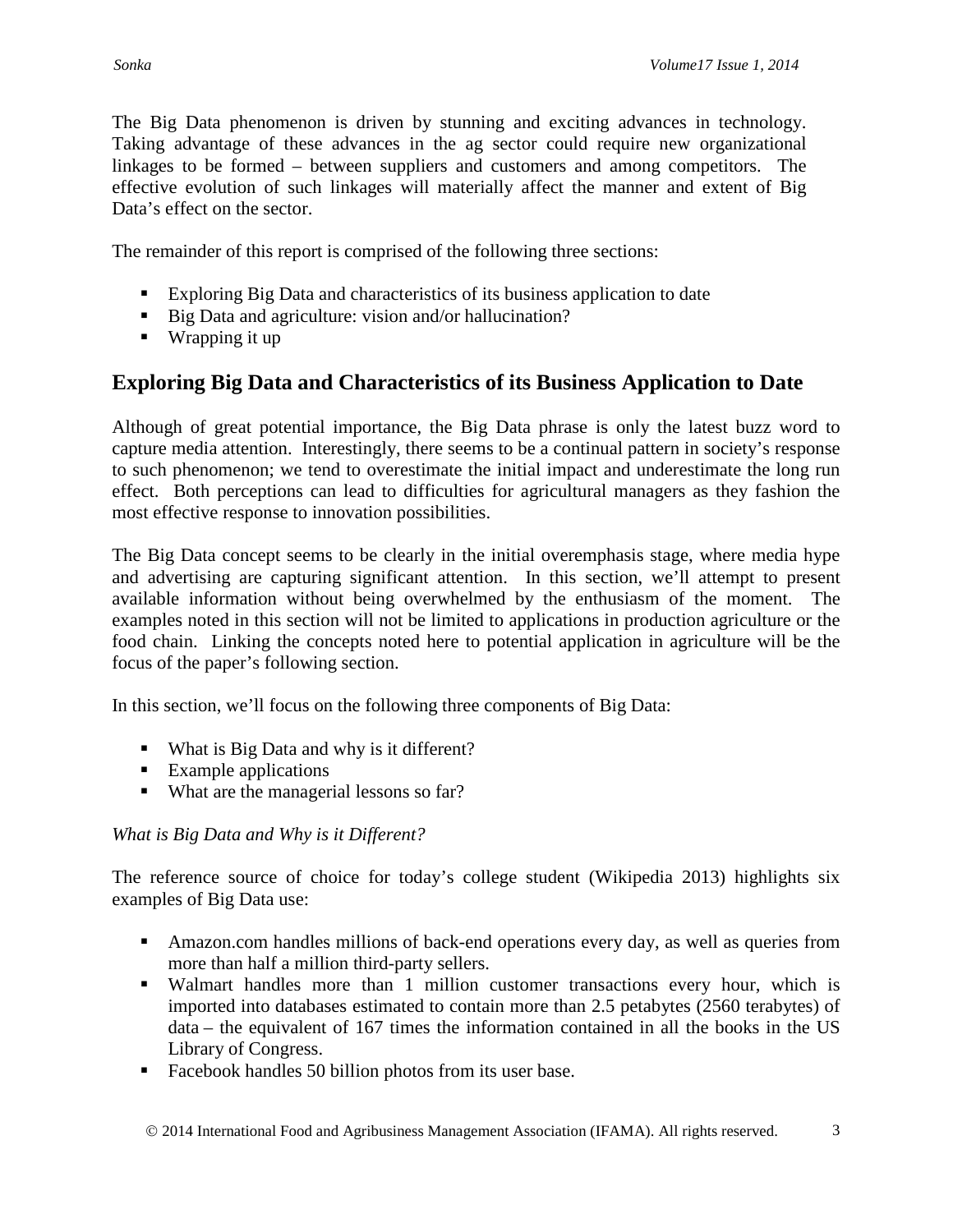- FICO Falcon Credit Card Fraud Detection System protects 2.1 billion active accounts world-wide.
- The volume of business data worldwide, across all companies, doubles every 1.2 years, according to estimates.
- Windermere Real Estate uses anonymous GPS signals from nearly 100 million drivers to help new home buyers determine their typical drive times to and from work throughout various times of the day.

These examples illustrate, but don't completely capture, the diversity of Big Data applications. Looking behind such examples, three dimensions are typically used to describe the Big Data phenomenon; **Volume**, **Velocity**, and **Variety**. Each dimension present challenges for data management and for exploiting opportunities to advance business decision making. These three dimensions focus on the nature of data, however, as we'll see just having data isn't sufficient. Therefore an overview of **Analytics** also will be presented in this section.

We'll employ the concepts of a recent paper of the McKinsey Global Institute to describe the dimension of Big Data (Manyika et al. 2011). Interestingly, the **volume** dimension of Big Data is not delineated in quantitative terms. Rather, Big Data refers to datasets whose size is beyond the ability of typical database software tools to capture, store, manage, and analyze. This definition is intentionally subjective and incorporates a moving definition of how big a dataset needs to be in order to be considered big. As technology advances over time, the size of datasets that qualify as Big Data will also increase. Also the definition can vary by sector, depending on what kinds of software tools are commonly available and what sizes of datasets are common in a particular industry. With those caveats, Big Data in many sectors today will range from a few dozen terabytes to multiple petabytes (thousands of terabytes).

The **velocity** dimension refers to the capability to acquire, understand, and interpret events **AS** they occur. For analysts interested in retailing, anticipating the level of sales is critically important. McAfee and Brynjolfsson (2012) report on an effort to monitor mobile phone traffic to infer how many people were in the parking lots of a key retailer on Black Friday – the start of the holiday shopping season -- as a means to estimate retail sales.

**Variety**, as a dimension of Big Data, may be the most novel and intriguing of these three characteristics. For many senior managers, the personal computer freed us from the tyranny of the IT department's chokehold on data. In our experience, however, data refers to numbers meaningfully arranged in rows and columns that can then be summarized in appropriate standardized reports. Usually these numbers summarized operating and financial performance.

For Big Data, the concept of "what is data" is wildly expanded. We now refer to the "Internet of Things"—acquisition of data from activities in the physical world, where sensors embedded in physical objects continually report on their status. In the Internet of Things, processes continually monitor and report their own activities and products are themselves source of information – of what they are, where they are and where they're headed. The potential role of nanotechnology-based sensors will be critical to low-cost, widespread availability of sensor capabilities (Lu and Bowles 2013).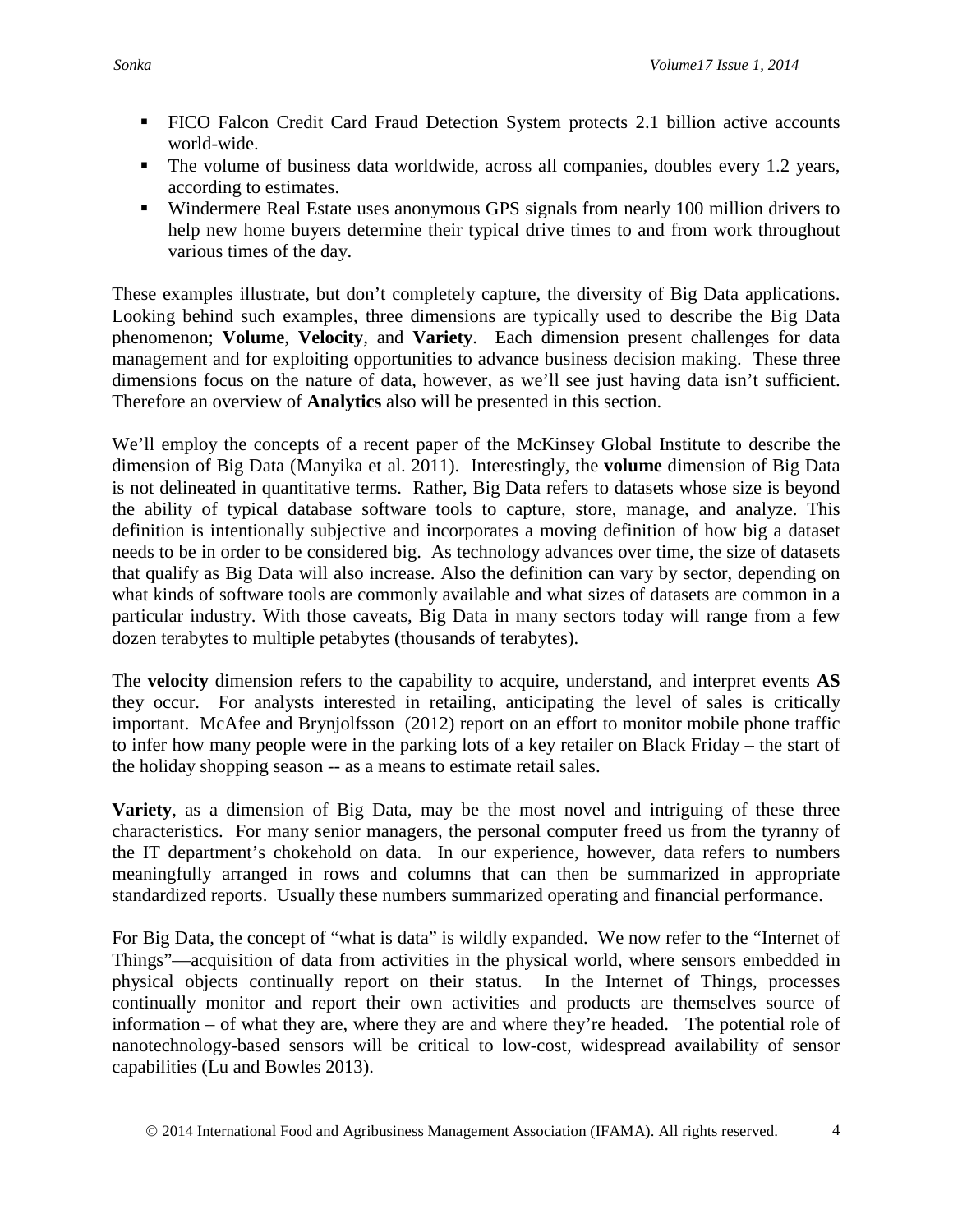Of equal importance is the capability for Big Data efforts to extract value from analysis of unstructured, qualitative data. Searching text files is not new. Previously, however, such efforts had to be carefully structured, with precise search terms and limitations on the amount of text examined. Big Data tools enable analysts to explore massive quantities of text and allow for the analysis itself to identify the relevant descriptors within the information.

ICT advances have materially affected what is data and the ability of businesses to capture, transmit and store data. But, we still have to make sense of the information inherent in these massive amounts of diverse data to learn how to make better decisions and implement new opportunities. **Analytics** (often with information, business, or social as an adjective) is the term now used to describe this process.

A comparison of shopping for a book in a physical store versus shopping on-line illustrates the change of perspective. Tracking, of which books sold and which didn't, could be done effectively in a physical bookstore. Combined with a loyalty program, that information could be linked to characteristics of the individual purchaser. This information needs to be captured by the on-line bookseller as well. However, the on-line bookseller can track and influence the shopping experience of each customer. The on-line bookseller can track what books were examined but not purchased and how the customer navigated through the site. The customer, while shopping, can be offered promotions and suggestions – linked to that customer's characteristics. Further the effectiveness of the suggestions and promotions can be assessed. Learning from and influencing the shopping experience is driven by development and implementation of algorithms in the process referred to as information analytics.

Of course, brick and mortar retailers have the potential to employ ICT applications in novel ways to develop improved insight regarding their in-person customers (Clifford and Hardy 2013). Tracking cell phone signals as customers move through the store can give an indication of what is of most interest. Facial recognition software may allow clerks to anticipate the shopper's mood and thereby improve their interaction with the customer. Interestingly some in-person customers, when informed that in-store tracking is occurring, respond negatively to the practice even though they report little concern with website tracking.

#### *Example Applications*

We just explored the differing perspectives available to a physical bookstore versus its on-line competitor, where the insights gained regarding each customer were stacked in favor of the online offering. In Exhibit 1, examples of manufacturing applications are described (Hagerty 2013).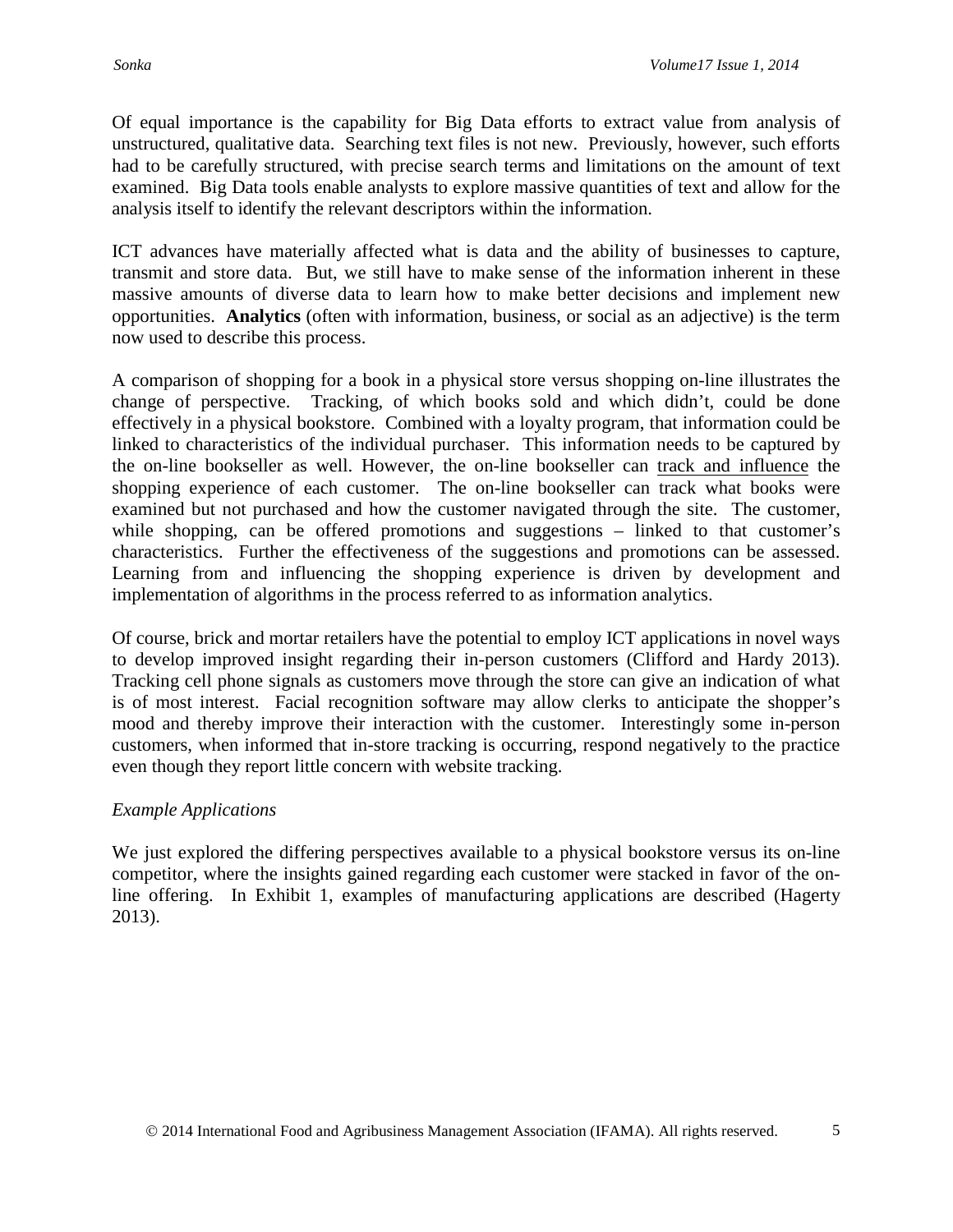### **Exhibit 1.** Monitoring Manufacturing Processes.

Companies' pursuit of "big data"—collecting and crunching ever larger amounts of information—is often thought of as another way to figure out exactly what customers want. But big data is also a means of measuring millions of little things in factories, such as how many times each screw is turned.

That is what Raytheon Co. is doing at a new missile plant in Huntsville, Ala. If a screw is supposed to be turned 13 times after it is inserted but is instead turned only 12 times, an error message flashes and production of the missile or component halts, says Randy Stevenson, a missile-systems executive at Raytheon. Improvising with a defective screw or the wrong size screw isn't an option, he says. "It's either right or it's not right."

At Harley-Davidson Inc.'s newly renovated motorcycle plant in York, Pa., software keeps a constant record of the tiniest details of production, such as the speed of fans in the painting booth. When the software detects that fan speed, temperature, humidity or some other variable is drifting away from the prescribed setting, it automatically adjusts the machinery.

"It allows us to be more consistent," says John Dansby II, vice president for global manufacturing at the motorcycle maker. In the past, he says, operators had a bit of leeway on paint jobs and each could do the work in a slightly different way. Now it is supposed to be an exact science, not an art.

Harley has also used the software to find bottlenecks that could keep it from its goal of completing a motorcycle every 86 seconds. Recently, by studying the data, Harley managers determined that installation of the rear fender was taking too long. They changed a factory configuration so those fenders would flow directly to the assembly line rather than having to be put on carts and moved across an aisle.

Recently, public attention was fixated on another Big Data application, one that didn't directly involve manufacturing or consumers. Instead it was revealed that the National Security Agency was efficiently able to parse millions of phone, text and online conversations for information. Hickens (2013) describes the advances in technology which facilitated this Big Data application. In particular, software and hardware advances are noted which drive rapid assessment of massive amounts of unstructured data. These advances often employed tools developed for commercial application.

#### *Managerial Lessons*

The reality that ICT-based advances can enhance business operations and disrupt industries is not a recent event. Indeed, for managers in the 1990s, the challenge of dealing with and taking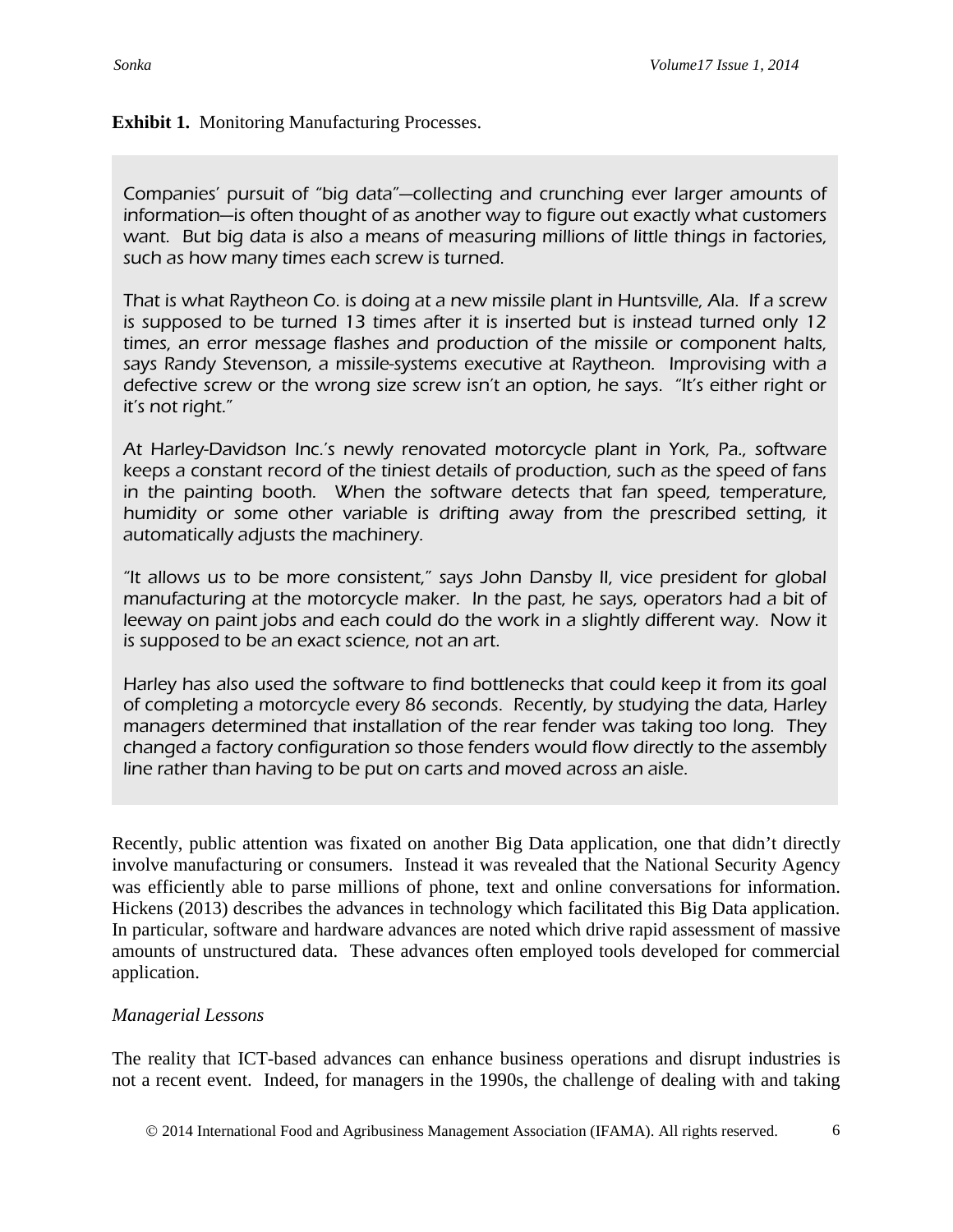advantage of the "knowledge economy" parallels the attention devoted to Big Data today. At that time, there was considerable speculation regarding the advent and potential effects of the knowledge economy. However, some key concepts were identified that have proven to have long-run applicability. Central among these findings is the notion that, while the new technology is essential, the capability to exploit the learning that results from the use of the new technology is the important element of the process.

Extensive use of information technology has redefined industries throughout the economy. Although the effects often have been described in some detail, the underlying mechanisms that fuel industry transformation have been less well understood. Sampler (1997) provides an important analysis of these underlying mechanisms. His analysis stresses that, although industry transformation may be the result, we need to understand the impact of information technology at the level of the individual transaction. Two key transaction characteristics are identified:

- Separability refers to the extent to which specific information attributes can be captured in association with each transaction and
- Aggregation potential refers to the extent to which those information attributes can be leveraged to gain economic value beyond the purpose of the original transaction.

Traditionally an economic transaction is perceived as the exchange of a good or service for cash. The information attributes that *must* be captured in that exchange are relatively minimal; the amount of cash and the quantity of the product. Clearly the introduction of low cost information systems has materially altered the nature and amount of attributes that are routinely captured in many of today's economic exchanges. Considerable effort is now expended to identify the purchaser and to profile the purchaser demographically.

But information technologies are now employed in settings that require us to alter our perception of what constitutes an economically relevant transaction. Real time sensors, for example, can monitor engine tire wear so that each revolution of the tire is a transaction. When equipped with communication capabilities, such monitors can alert decision makers of the potential for critical problems before these problems occur.

The second transaction characteristic is aggregation potential. Knowing the purchase habits of one consumer is interesting but that information provides little economic value. However, being able to accumulate and analyze the purchase behaviors of many consumers can have considerable value. In the case of a sensor tracking engine performance, there is value (which must be at least greater than the cost of employing the sensor system) in knowing the status of that one engine. Again, however, there are additional benefits available if that data can be accumulated, analyzed, and used to predict and enhance future performance. These examples illustrate the key role of the aggregation potential characteristic as the use of information technology redefines industries.

Aggregation potential typically requires sophisticated analysis, extensive communications and the ability to capture returns from wide-spread application of the algorithms defined. As detailed by Shapiro and Varian (1999), these characteristics result in significant economies of scale on the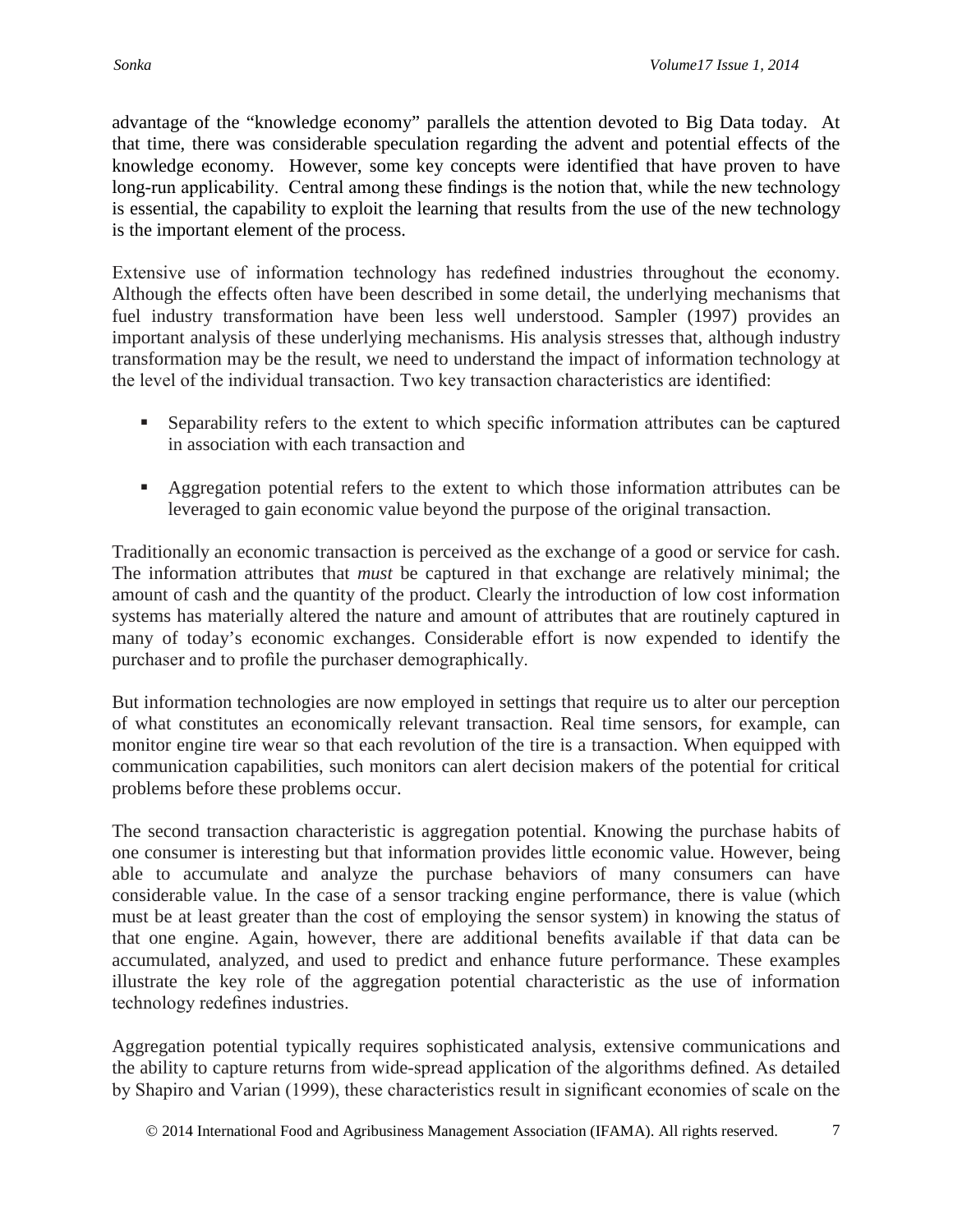"supply-side" of information economics. First-mover advantages, therefore, accrue to the first firm to effectively create a system that can exploit aggregation potential. These "winner-takesall" effects have interesting implications for future industry structure where they occur. These scale economics (of information aggregation) naturally transfer to the realm of Big Data.

A recent analysis conducted by the Economist Intelligence Unit indicates that business leaders feel there is a strong link between use of Big Data and economic performance (Economist Intelligence Unit). Based upon surveys with several hundred executives from across the globe and industry sectors, it was found that top-performing companies:

- **Process data more rapidly than their peers,**
- Acquire more data from outside their internal operations, and
- Use the data in more functions across the firm.

The overall lesson is that more successful firms exploit Big Data by focusing on business priorities.

Barton and Court (2012) worked with dozens of firms in data rich industries. They identify three supportive capabilities as essential to achieving success in the application of Big Data. These are the ability to:

- Identify, combine, and manage multiple sources of data,
- Create advanced analytic models for predicting and optimizing outcomes, and
- **Transform the organization so that data and models actually yield better decisions.**

## **Big Data and Agriculture: Vision and/or Hallucination?**

Big Data applications are being employed throughout the economy and society. The technologies employed are exciting, involve analysis of mind-numbing amounts of data and require fundamental rethinking as to what constitutes data. And the potential for gain through use of these technologies seems to far exceed the benefits achieved so far. However, there are issues as to what constitutes "appropriate" use of these capabilities. Societal responses to those issues, especially as it relates to privacy, will shape the future growth of Big Data.

The following discussion will tend to emphasize economic factors. However, consumer and societal forces also can materially affect technology adoption. In agribusiness, two such important forces relate to environmental and food safety concerns. If society demands (regulates) verification of agriculture's effect on an environmental phenomenon (for example, fertilizer use and its effect on the Gulf of Mexico), application of Big Data approaches may prove to be the most feasible means to respond. Similar possibilities exist relative to food safety concerns. In those instances, application of Big Data may be essential to provide "freedom to operate" in the sector.

The path by which Big Data could affect agriculture is not determined at this point. A recent article focused on identifying the "right questions" to pursue when digital technologies have the potential to disrupt industries (Wilmot 2013). The first question was, "How will IT change the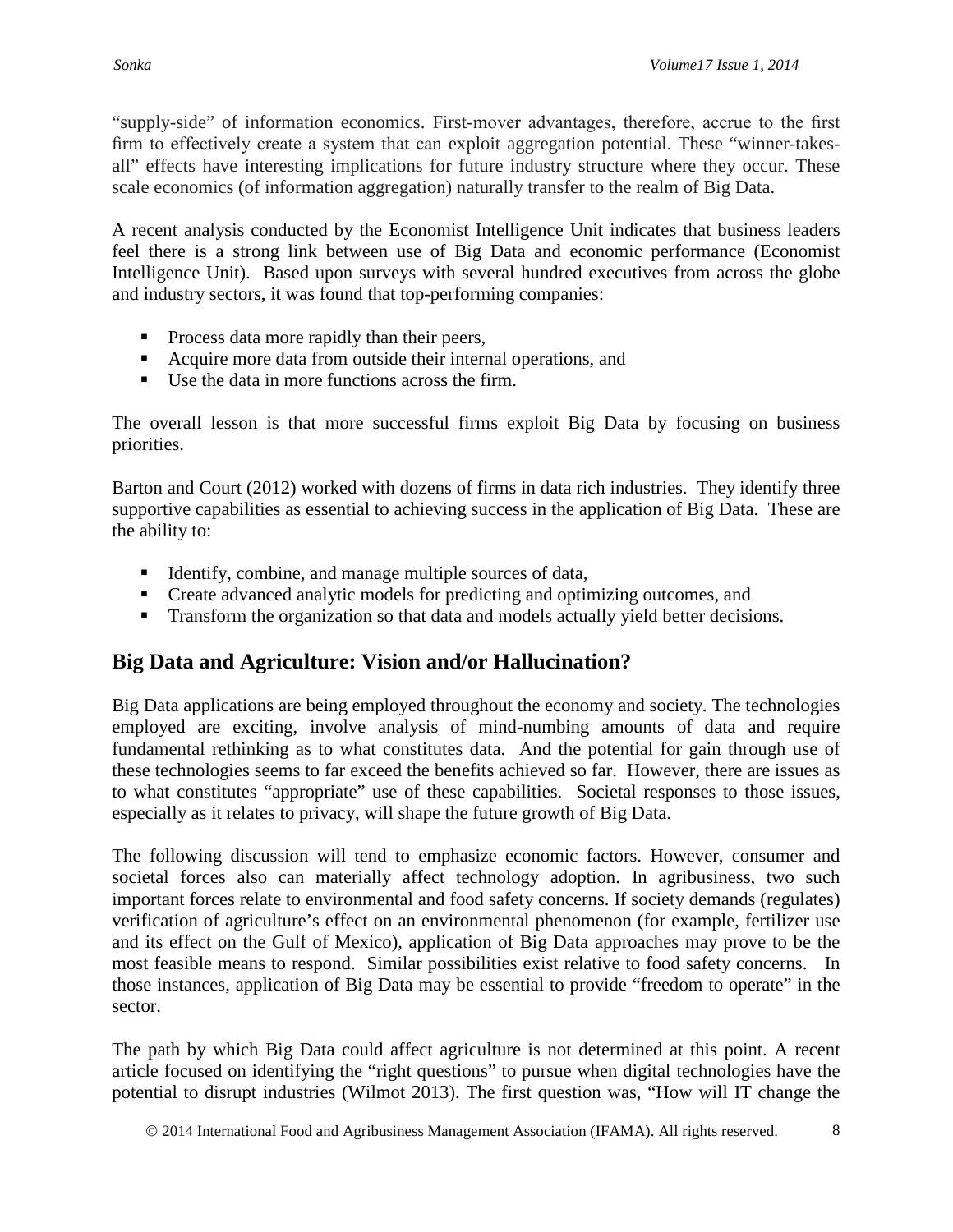basis of competition in your industry?" While we expect Big Data applications to be used within agriculture, that doesn't mean that all applications will change the basis of competition. Indeed, the question in this section's title hopefully reminds us -- there's often a thin line between vision and hallucination.

The following discussion briefly reviews the key distinctive aspects of Big Data and discusses two technology advances that can markedly change what we think of as data in agriculture. Then two innovations will be presented where Big Data is being employed to develop potential services for agriculture. Third, the issue of industry transformation will be discussed relative to technological and organizational dynamics of the sector.

### *Big Data's Distinctive Features*

Earlier, we considered Big Data's three dimensions; Volume, Velocity, and Variety. Variety, in many ways, is the most intriguing of these dimensions. No longer is data just numbers in a spreadsheet. A number of examples have been discussed in this article. The data types included in those examples include:

- Financial transactions
- **Movements of a cursor on a webpage**
- "Turns of a screw" in a manufacturing process
- Tracking of web pages examined by a customer
- Photos of plants
- **GPS** locations
- **Text**
- Conversations on cell phones
- Fan speed, temperature, and humidity in a factory producing motorcycles
- **IMAGE 1** Images of plant growth taken from drones or from satellites
- Questions

The capability to rapidly process large quantities of data is one necessary feature of Big Data. Analytics, "making sense" of massive amounts of highly variable data types, can provide new insights. Our history conditions us to frame analysis as a process where data is assessed to provide an answer. However, today, powerful analytical tools today can search unstructured data with the goal of "identifying the questions" embedded in the data. The NSA use of Big Data tools noted previously appears to be an example of application of this capability.

As well, continuing technology advances are fueling Big Data applications and changing the sense of what we regard as data. Let's consider two types of innovations, remote sensing and the cell phone, as potential sources of data which when combined with other types of data can affect the decision making capabilities of agricultural managers.

To this point, use of GPS and VRT-related tools in crop farming have been focused on input application at pre-planting and planting and yield measurement at harvest. Measurement during the growing season, either to inform input application or to assess and learn from phenomena that occur then, typically isn't done extensively for the major crops. Of course, given prior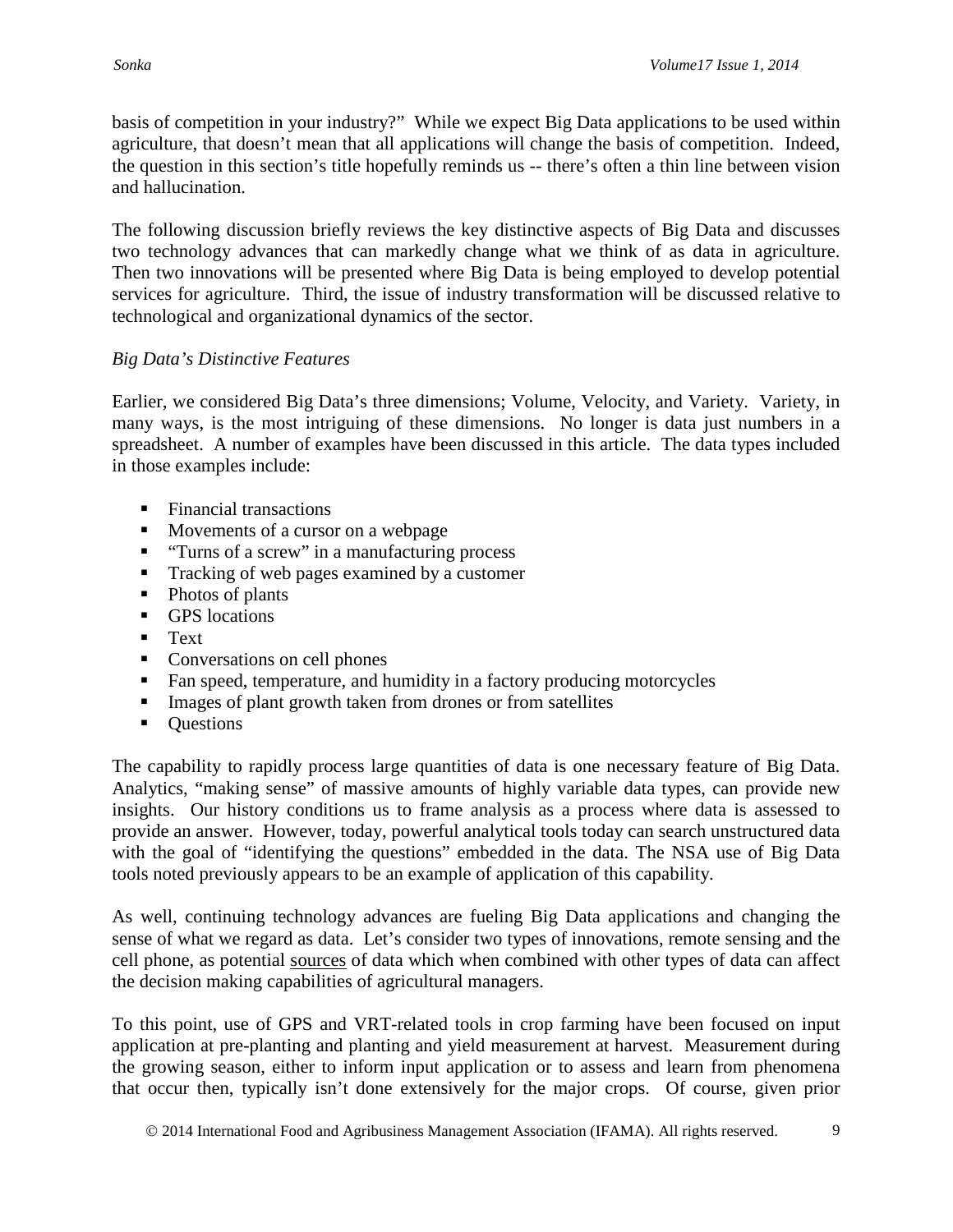technology, the cost of conducting these measurements exceeded the perceived benefits. However, technology developments are emerging which could change this cost/benefit ratio.

A recent *Wall Street Journal* article outlined on-going efforts to transform Unmanned Aircraft Systems (UAS) capabilities originally focused on military purposes to applications supporting production agriculture. "As the spring growing season unfolds, universities already are working with agricultural groups to experiment with different types of unmanned aircraft outfitted with sensors and other technologies to measure and protect crop health". Applications include:

- Monitoring of potato production (Oregon State University),
- Targeting pesticide spraying on hillside vineyards (University of California-Davis),
- Mapping areas of nitrogen deficiency (Kansas State University), and
- Detecting airborne microbes (Virginia Polytechnic Institute and State University).

Those specific examples are only a sample of the numerous experiments and demonstrations being conducted to identify cost effective means to employ the UAS technology to enhance agricultural systems. UAS capabilities offer flexibility and potentially lower cost relative to the use of even small manned aircraft, especially for monitoring and measurement. Although many of these efforts are being done in the Midwest, it is likely that initial commercial application will occur where higher value crops dominate. Of course, an efficient process for regulatory approval of UAS flight will be needed before widespread commercial application of UAS can be implemented.

UAS innovations have the potential to make airborne monitoring more cost effective, but there are significant technical and economic issues that need to be addressed to achieve extensive viability. For some time, satellite-based sensing abilities have been available and it is believed that information from these sources has been employed to inform crop production estimates during the growing season.

Remote Sensing-Based Information and Insurance for Crops in Emerging Economics (RIICE 2013) is a global initiative currently being implemented. The RIICE consortium of partners, which includes technology, insurance and development entities, will rely upon satellites of the European Space Agency to provide on-going observations of rice production systems in Southeast Asia. The system will measure temporal changes in reflectivity of the plants to provide estimates of growth of rice plants. The Synthetic Aperture Radar (SAR) technology employed offers an effective alternative to optical observation, which has the major disadvantage that clouds can obstruct mapping and monitoring. Because satellite coverage of any specific spot on the earth occurs only once every few days, the presence of clouds when the satellite goes by can leave significant gaps in the data gathering process.

While we've become accustomed to the extensive use of cell phones in the United States, it's awe inspiring to observe cell phone adoption in developing countries. It is estimated that there were 6.4 billion mobile phone users globally in 2012 (International Telecommunication Union). Examples of the reach of cell phone use by 2012 include: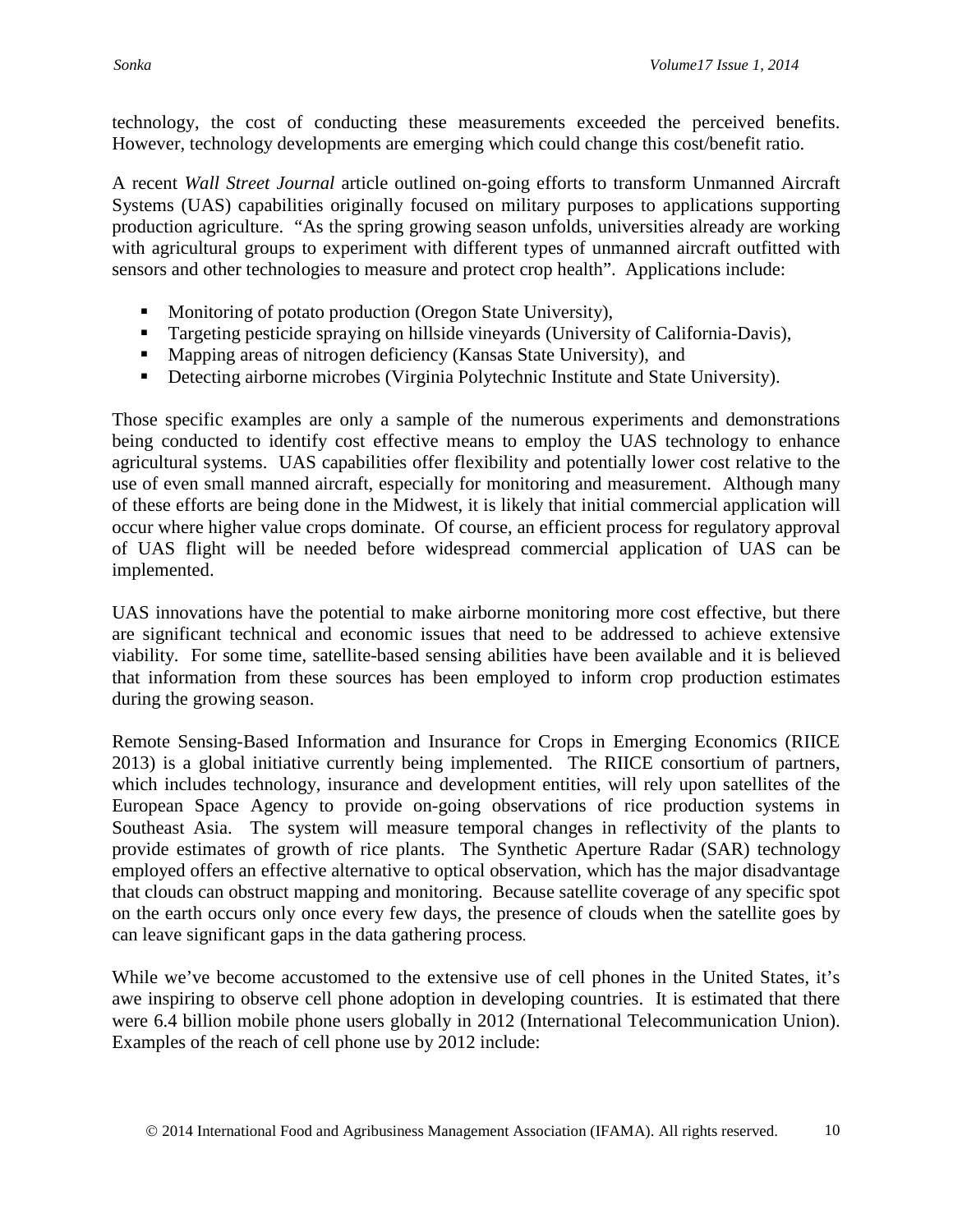| In India   |         |                                                                   |
|------------|---------|-------------------------------------------------------------------|
|            | $\circ$ | 865 million mobile phone subscribers                              |
|            | $\circ$ | #2 Global Market (After China)                                    |
| In Brazil  |         |                                                                   |
|            |         | o 248 million mobile phone subscribers                            |
|            | $\circ$ | #6 Global Market (After China, India, USA, Indonesia, and Russia) |
| In Nigeria |         |                                                                   |
|            |         | $\circ$ 113 million mobile phone subscribers                      |

o #10 Global Market

Adoption is extensive in urban areas; however, cell phone use is common in rural areas. Cell phones, of course, are not created equal, ranging from devices which receive phone and text messages to smart phones that effectively operate as small computers. In addition to receiving data and information, the use of cell phones as sensors is receiving intense interest from both private and public sector entities. The camera is a means of capturing images, which new technology is allowing to be analyzed as digital data.

Messages sent by cell phone users also can provide important data -- that when aggregated can provide important and timely insights. Figure 1 illustrates this point (Mock et al. 2013). A key factor indicating social well-being in developing countries is the food price index. While extensive efforts are made to track food prices, official reporting processes take time to collect data and therefore may unduly lag actual conditions affecting low income consumers and social stability. However, individuals "talk" about changes in food prices continually. The two graphs in Figure 1 both track movements in food prices in Indonesia during 2010 and 2011. The bottom graph provides the official monthly inflation rate for food prices. The top graph tracks the volume of tweets per month in Indonesia, where the topic was the price of rice. The similarity in direction and turning points of the two graphs provides support for the belief that important information can be acquired from social media sites.



## Tweets on the Price of Rice

**Figure 1.** Comparison of estimates of food price inflation and tweets about the price of rice in Indonesia.

2014 International Food and Agribusiness Management Association (IFAMA). All rights reserved. 11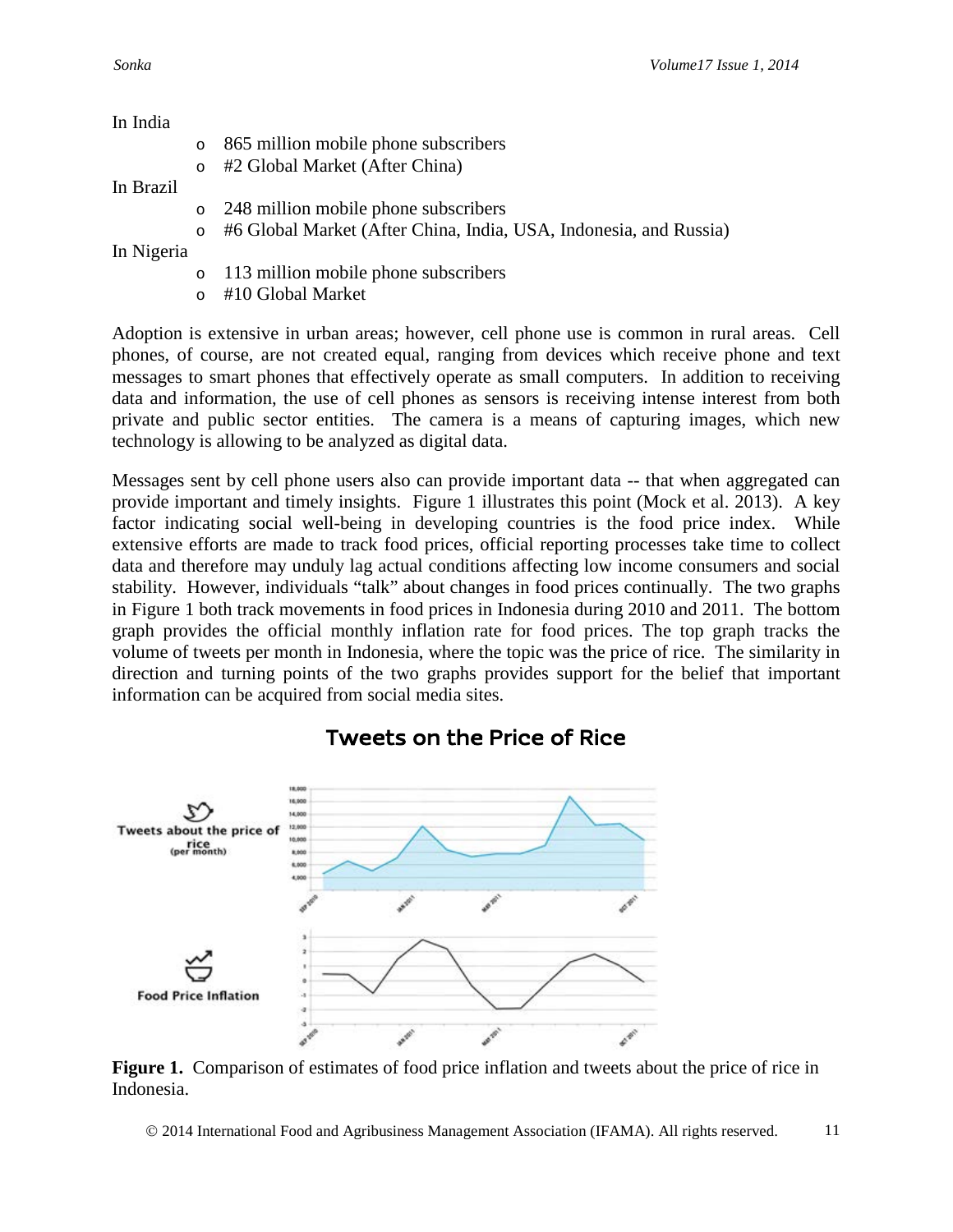#### *Two Specific Big Data Applications for Agriculture*

Figure 2 displays a rendition of the Lettuce Bot, a technology being developed to identify and then eliminate weeds in the field (Dawson 2013). Developed at a California start-up, Blue River Technology, the key Big Data aspect of the Lettuce Bot is its ability to identify plants and weeds instantaneously from a database of millions of images of plants. The current version of Lettuce Bot releases a spray of fertilizer on either a weed or an unwanted plant (for example, a plant growing too close to another plant). Later versions of the Lettuce Bot may use mechanical devices to remove the offending plant, for example, in organic fields where fertilizer application would not be appropriate.



**Figure 2.** Depiction of the Lettuce Bot weeding a vegetable field.

The Lettuce Bot has the potential to reduce or eliminate hand-weeding or thinning practices. In labor-intensive vegetable production systems, access to labor and compliance with labor regulations are significant managerial issues. Similar applications of machine recognition tied to image-based databases could be applied at several steps in agricultural supply chains, especially where use of manual labor to do sorting is an issue.

All of us are familiar with general weather forecasts delivered by the media. However, most of us are frustrated when such forecasts don't meet our business needs. Figure 3 describes Deep Thunder, an initiative from IBM, which focuses computing power, multiple data sources, and targeted software to provide "hyperlocal" weather forecasts. Here, hyperlocal refers both to geographic scale and to specificity of business needs.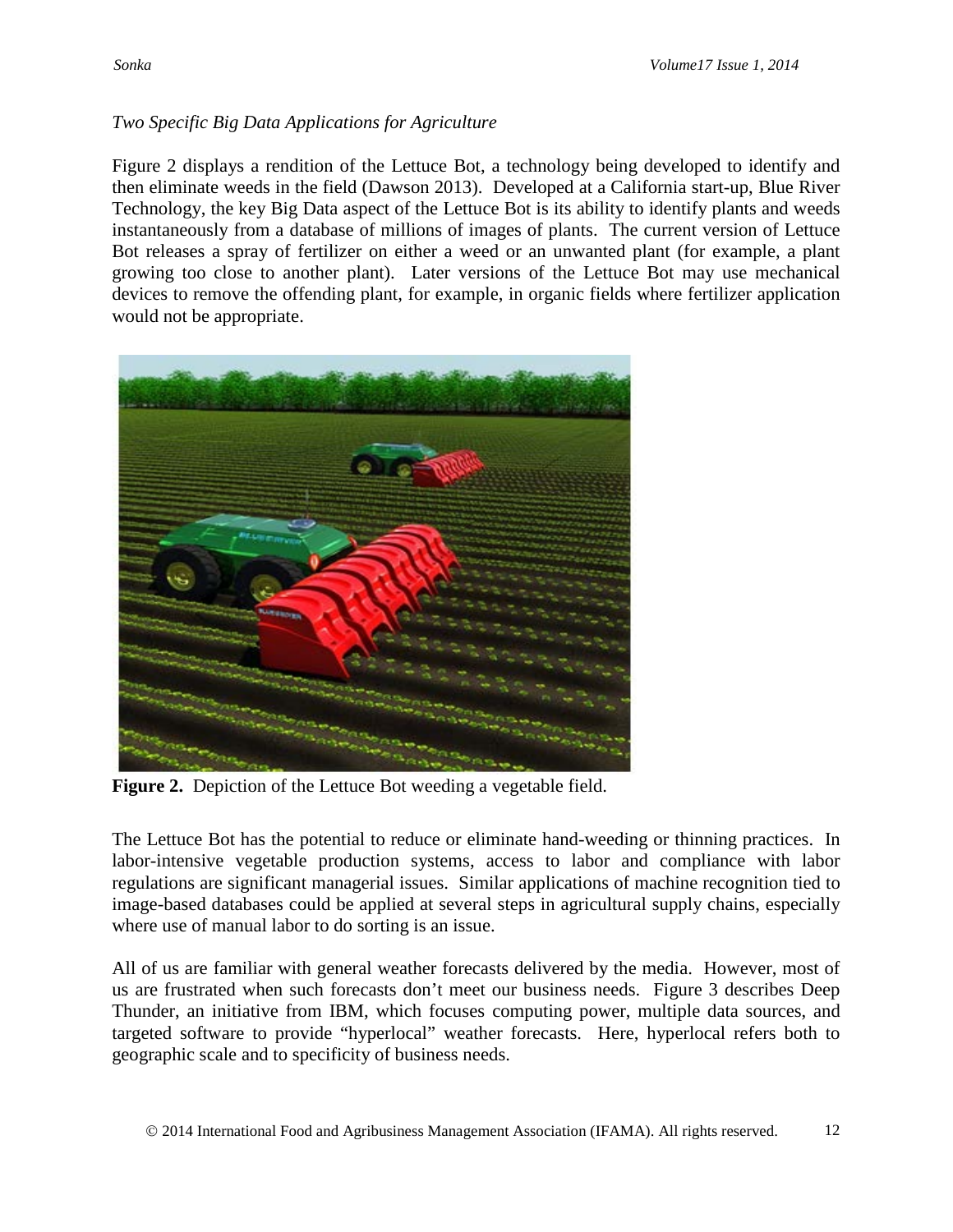Figure 3 cites numerous potential benefits of use of Deep Thunder-based services. These include direct linkage to precision agricultural practices, increased yields, reductions of postharvest loss, and consumer benefits of lower price, improved quality and presumably lesser environmental impacts. A key factor noted is the potential for more effective water use, a critical global concern.



Figure 3. Depiction of use of Big Data technology to provide hyperlocal weather forecasts to support agriculture.

#### *Speculation about Changing the Basis of Competition*

Important in their own right, the Lettuce Bot and Deep Thunder applications also were shown to illustrate a specific type of application of Big Data technology in agriculture. In these instances, the Big Data elements of the application are available independently of the agribusiness operations to which they might be applied. Individual managers can assess the value of the offered service and then adopt, or not, the service. The Big Data basis of the service is essentially irrelevant to the manager making the purchase decision. Such innovations will affect competition in specific markets, but are not likely to alter the basis of industry competition. Alternatively here are three examples of altered competition:

- Wal-Mart transformed retailing through an aggressive focus on price facilitated through path-breaking use of IT and by using those capabilities to alter relationships with suppliers.
- Amazon enhanced, in some dimensions, the customer's shopping experience and employed ICT to learn how to improve each customer's next experience.

2014 International Food and Agribusiness Management Association (IFAMA). All rights reserved. 13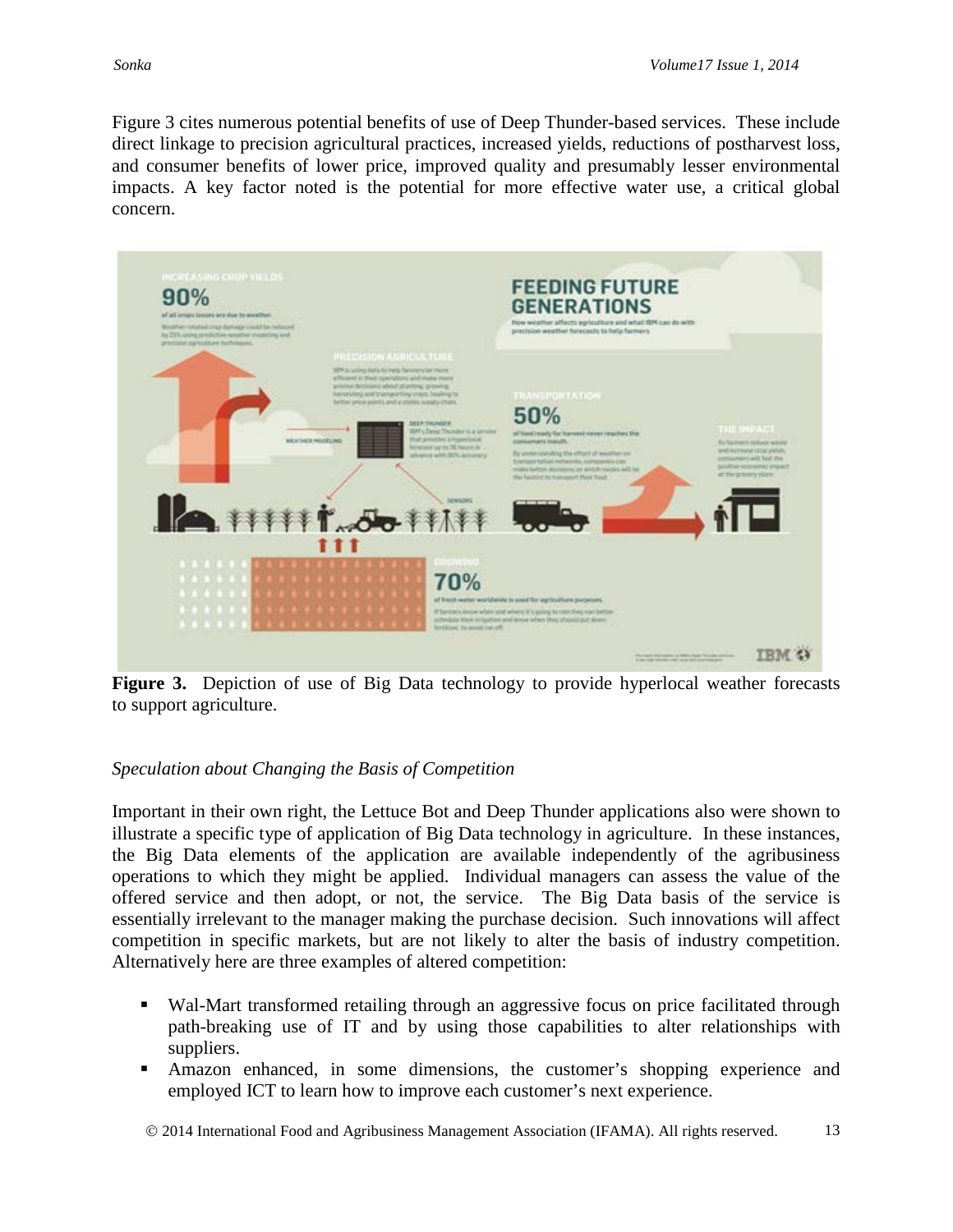Toyota's lean manufacturing techniques are based upon extensive data analysis leading to transformed relationships with suppliers.

Cutting across these and other examples, common features of changes in the basis of competition include:

- Dramatic cost reductions.
- Quality enhancements desired by customers.
- Redefined relationships across stages of the value chain.

The most dramatic and impactful of these instances results when the features occur in combination.

Figure 4 provides a highly useful illustration of data integration and analysis as an attractive vision for production agriculture (Riverside Research). In several respects the perspective shown there is similar to our now familiar concepts of precision agriculture as they affect field operations and harvest. But there is one important point of difference, the explicit emphasis on analytics and integration. Indeed Figure 4 explicitly draws attention to the need to integrate across many production sites rather than to expect to make substantial advance based upon precise data from a single field.



# UAS Application to Agricultural

**Figure 4.** Representation of data integration and analysis for production agriculture<sup>[1](#page-13-0)</sup>

Figure 4, although useful, masks two key factors that will have to be addressed if Big Data applications are to alter the basis of competition in agriculture. One factor relates to the word integration, in particular, the process of integrating across numerous sources of data – where the control of those data doesn't exist within a single entity. The second factor relates to the word

<span id="page-13-0"></span><sup>&</sup>lt;sup>1</sup> Courtesy Riverside Research, Champaign, Illinois.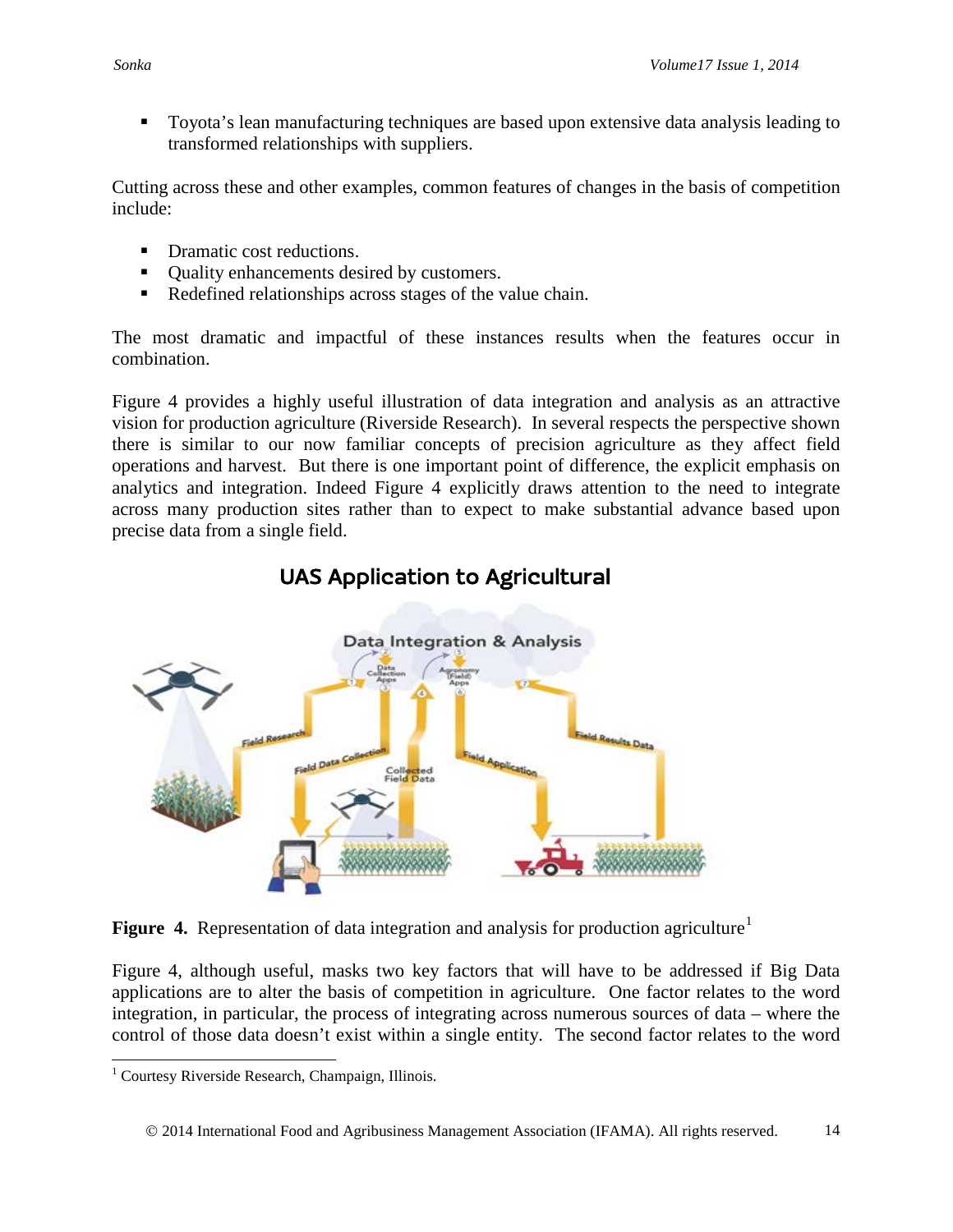analysis. Figure 4 suggests that the needed data can be obtained from field operations, just as counting the turns of a screw can determine if manufacturing processes are within bounds. Field data, while essential, likely is not sufficient to truly optimize production agriculture.

Let's address each of these two factors, noting that the aggregation issue has two dimensions;

- Would an individual farming operation have enough data and/or, more importantly, the analytic capacity to create substantial new knowledge?
- How could the relevant data captured at numerous points across the agricultural value chain be aggregated and then employed to enhance operations both on and off the farm?

Commercial farms continue to grow in size, but the individual farm likely won't have sufficient scale and variety of operation to create significant new information to optimize operations. Indeed, what the individual farm operator doesn't have is detailed information on other similar units and the effect of variations in practice between farms. Scale also is critically important to justify the cost of analytic capabilities. Optimal use of field data likely will require aggregation across a number of farming units. The issue of scale also is a factor in animal agriculture.

Also, the farm operator may not have all the potentially relevant data that relates to the operations of the farm. VRT application of inputs often is done by agricultural retailers. Although planting is most typically done by the producer, the genetic capabilities of the seed planted, are not captured simply by knowing variety planted. Remote sensing, via UAS or satellites, likely will not be performed by individual farmers. Remote capture of engine and machine performance likely is best done at the manufacturer level. Therefore optimal aggregation would need to be accomplished among a number of firms even if some of the firms are competitors.

The second factor relates to the nature of the knowledge required to optimize agricultural performance. Figure 4 focuses on operational data from the farm field. A similar depiction for animal agriculture would depict the feedlot, dairy barn, farrowing and finishing unit, etc. However, having even comprehensive information based upon operational performance may not be sufficient to optimize these production systems.

Agricultural production exploits biological processes, where key factors (such as weather events and pest infestations) are not controlled – even if they are measured. US and global agriculture has made tremendous productivity advances in the last 100 years through the application of what we might call, "Small Data". Knowledge of science and engineering was necessary to unravel the interactions of biology, in the context of those uncontrollable factors. A highly effective, but distributed system emerged where knowledge gained in the laboratory was tested and refined on experimental plots and then extended to agricultural producers.

An important aggregation question is; how can the best aspects of the Small Data system be linked to the application of Big Data technologies? This factor is particularly intriguing in the context of the on-going evolution of agriculture. Not only do weather events vary from year to year but pests evolve in their location and behavior. Advances in genetics and research continue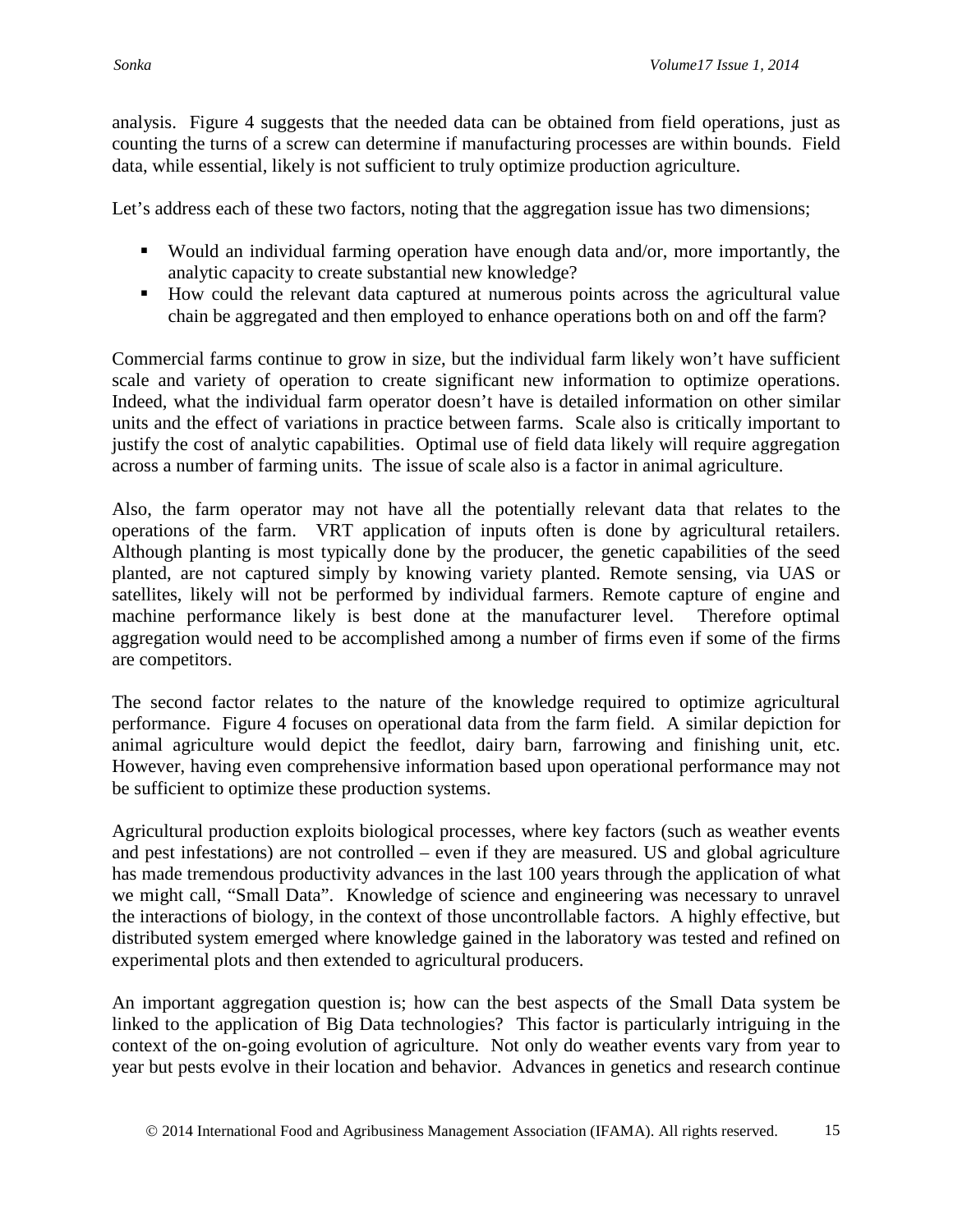to provide enhanced but differing capabilities. Therefore it seems unlikely that even the most comprehensive data from operations will be totally satisfactory in agricultural systems. Big Data enthusiasts may not appreciate this element of agricultural systems. A recent book

(Mayer-Schonberger and Cukier 2013) on Big Data asserts:

*Society will need to shed some of its obsession for causality in exchange for simple correlations: not knowing why but only what. This overturns centuries of established practices and challenges our most basic understanding of how to make decisions and comprehend reality*.

Knowing, at increasing levels of precision, "what" happened in the field or in animal facilities does have value. However, not also knowing "why" is a concern in agricultural applications because at least some of the key factors that led to this season's "what" likely will not be identical for the next season or production cycle.

Historically the research necessary to determine the "why's" of crop and livestock production were conducted in the public sector and communicated through public extension services. Over the latter part of the last century, those functions largely shifted to the private sector in the United States. It is possible that effective linkage of these differ types of information also will occur in the private sector in regions of the world where commercial market channels are strong. It is less clear how the capabilities that link traditional ag science with data from the on-going operations of production agriculture would occur in developing agriculture settings.

From a pure technological capability perspective, the aggregation challenges just noted are not insurmountable. However, the associated economic and organizational issues likely will be significantly more difficult to surmount:

- The potential net economic benefits have to be significantly positive to initiate information system innovation. Often where ICT has made significant impact, the information capture activity was done at low or no cost. For each transaction, the cost of capturing the customer's loyalty card information approaches zero. Therefore extracting value by aggregating information that comes at such very low cost is attractive. Or if the missile may explode (and financial penalties imposed on the manufacturer) if screws aren't affixed in exactly the correct manner, the economic justification of the cost of monitoring how screws are affixed is straightforward.
- The organizational challenges of achieving "between firm collaboration" are significant. Such challenges have significant economic implications when the potential parties are competitors or when they are suppliers and customers. Relative to Big Data, the potential relationships would be affected by the different types of capabilities required to achieve advances in knowledge. The analytics required will involve very specialized skills and there is little reason for each party to possess those capabilities. However, the potential for "hold-up" would be a concern of the firms that don't possess that capability.

Of course, producers have a tradition of using the cooperative model to achieve collaboration between firms. In several Midwest states, farm records systems operate to achieve similar goals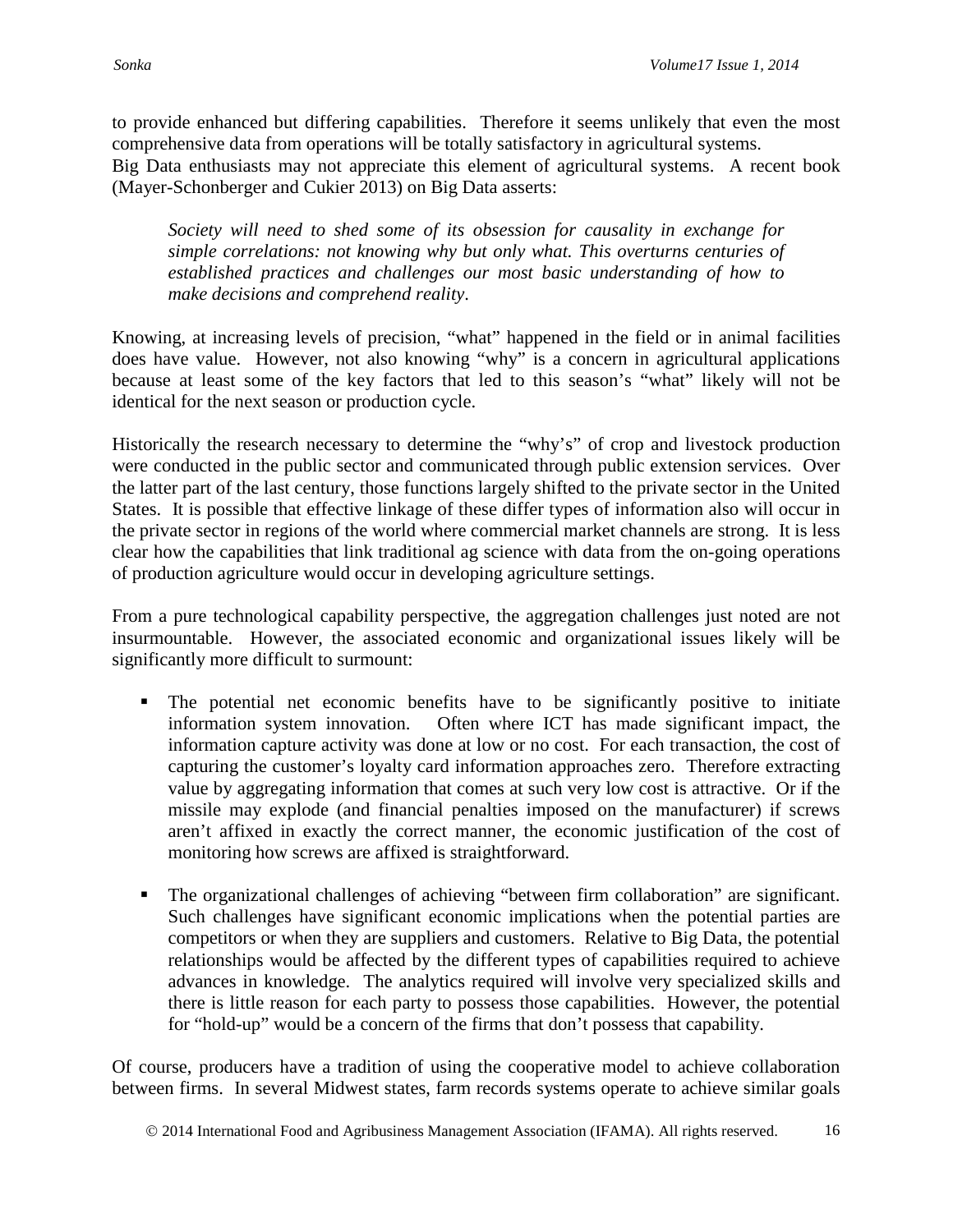to those noted here. Where collaboration at the input supply and the producer level is required, effective incentives structures (which may be both financial and non-financial in nature) will need to be implemented.

In addition to organizational challenges, implementation of information systems generally are characterized by relatively large initial investment and relatively low operating costs. These characteristics typically lead to first-move, winner-take-all effects (Shapiro and Varian 1999). As noted previously, at one time public funding and Land Grant/USDA institutions might have been expected to conduct the necessary research and development. Today, at least in the United States, that seems unlikely. Private firms, both those operating in agriculture and in the technology sector, are exploring Big Data opportunities. Required key capabilities, however, aren't likely to totally exist within any one of the existing challengers in either sector suggesting a fertile field for experimentation and innovation.

# **Wrapping It Up**

Agriculture, globally and in the United States, has been identified as a target for Big Data application by technology developers, including both startups and multinationals. The established firms include those currently in the ag sector or those in the non-ag technology sector.

While the term Big Data is new, application of ICT-based innovation has driven economic transformation over the last three decades. In the 1990s, "the knowledge economy" was the hyped term of the decade and understanding the transformative role of ICT was a key research and practical question. Findings from that work focused on the need for implementation of lowcost means to capture numerous information attributes at the time transactions occurred. Although low-cost separability is necessary, industry transformation occurs only when the information acquired can be aggregated to form new knowledge --which leads to novel operations and offerings. Although the terminology has changed, these findings also apply to the successful application of Big Data technologies today.

The three commonly cited characteristics of Big Data are Volume, Velocity and Variety. A key factor to understanding the potential of Big Data is to realize that it is not **just** about lots of numbers. The variety characteristic emphasizes that data now includes a stunning range of phenomena. Further, it is important to appreciate the power of "analytics", where findings and insights are gained from multiple data sources that differ in structure and original purpose.

The experience of successful Big Data application in non-ag sectors uniformly stresses that it's the business issues and opportunities, not technological capabilities, which determine success. That counsel seems appropriate for agricultural managers as well. Existing technologies, and those on the near horizon, suggest considerable potential for Big Data applications in the agribusiness value chain. Some of those applications will employ data that is not directly captured from agricultural operations to provide enhanced product and service offerings to the sector. These offerings will be adopted or not based upon well accepted cost/benefit parameters.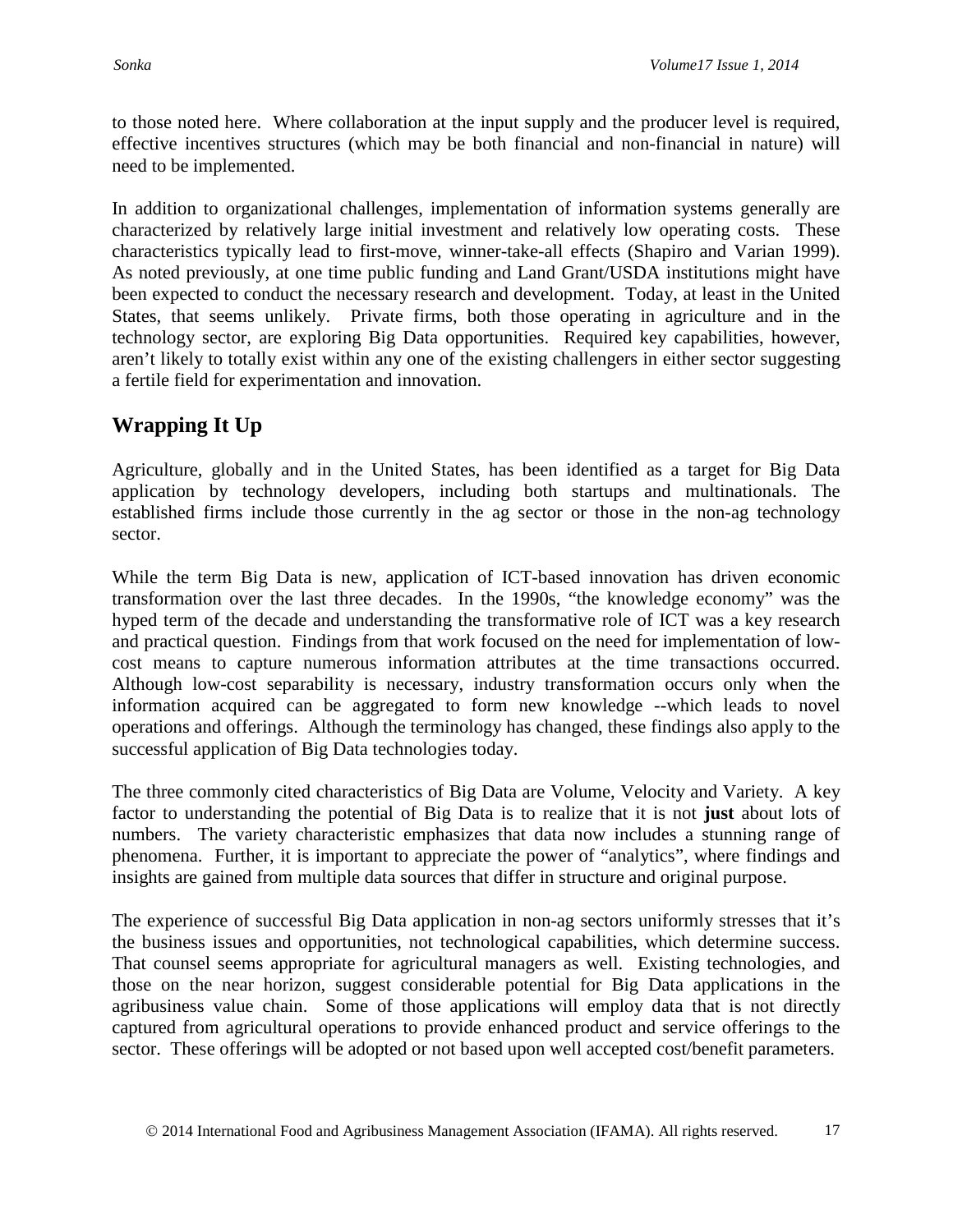The more intriguing potential relates to Big Data applications where a considerable segment of that data is generated from within the sector's operations. Data aggregation across business entities seems to be a necessary component of these applications. Competitive dynamics and intellectual property concerns will join expected net benefits among the several factors that will be needed to be addressed. For many Big Data applications, valuable business insights can be gained from capture and analysis of operational data only. However, the biologic underpinnings of agricultural production limit the gains that can be gathered solely from operational data. Linking data from operations with information and knowledge from laboratories and experimental sites (ag's Small Data) will be required to effectively optimize sector performance.

Over the last 50 years computation and analysis have enhanced performance in the economy and in agriculture. Ag sector analysts contributed to those enhancements. However with the limited computer power available then, a key to success was to effectively constrain the problem to fit the data and computational power available. No longer is that constraint needed as Big Data approaches come to agribusiness. Successful application will occur in US and global agriculture but that success will be determined as much by organizational and managerial factors as by technology.

### **References**

- Barton, Dominic and David Court. Making Advanced Analytics Work for You. 2012. *Harvard Business Review* October.
- G. Dawson. Lettuce Bot: Roomba for Weeds. Modern Farmer. <http://modernfarmer.com/2013/05/lettuce-bot-roomba-for-weeds/>

Economist Intelligence Unit. 2012. Big Data: Lessons from the Leaders.

- Hagerty, J.R. How many turns in a screw? Big data knows. 2013. *Wall Street Journal* May 15. Online: [http://search.proquest.com/docview/1351390761?accountid=14553.](http://search.proquest.com/docview/1351390761?accountid=14553)
- Hickins, Michael. How the NSA Could Get So Smart So Fast. 2013. *Wall Street Journal* June 12. [http://online.wsj.com/article/SB10001424127887324049504578541271020665666](http://online.wsj.com/article/SB10001424127887324049504578541271020665666.html?mod=wsj_ciohome_midLatest) .html?mod=wsj\_ciohome\_midLatest.
- Kirkland, Rik. Connecting Everything: A conversation with Cisco's Padmasree Warrior. [http://www.mckinsey.com/Insights/High\\_Tech\\_Telecoms\\_Internet/Connecting\\_everythin](http://www.mckinsey.com/Insights/High_Tech_Telecoms_Internet/Connecting_everything_A_conversation_with_Ciscos_Padmasree_Warrior?cid=disruptive_tech-eml-alt-mip-mck-oth-1305) [g\\_A\\_conversation\\_with\\_Ciscos\\_Padmasree\\_Warrior?cid=disruptive\\_tech-eml-alt-mip](http://www.mckinsey.com/Insights/High_Tech_Telecoms_Internet/Connecting_everything_A_conversation_with_Ciscos_Padmasree_Warrior?cid=disruptive_tech-eml-alt-mip-mck-oth-1305)[mck-oth-1305.](http://www.mckinsey.com/Insights/High_Tech_Telecoms_Internet/Connecting_everything_A_conversation_with_Ciscos_Padmasree_Warrior?cid=disruptive_tech-eml-alt-mip-mck-oth-1305)
- Lu, J. and M. Bowles. 2013. How Will Nanotechnology Affect Agricultural Supply Chains? *International Food and Agribusiness Management Review* 16 (2): 21-42.
- V. Mayer-Schonberger and K. Cukier. 2013. *Big Data: A Revolution That Will Transform How We Live, Work and Think.* New York. Houghton Mifflin Harcourt Publishing Company.